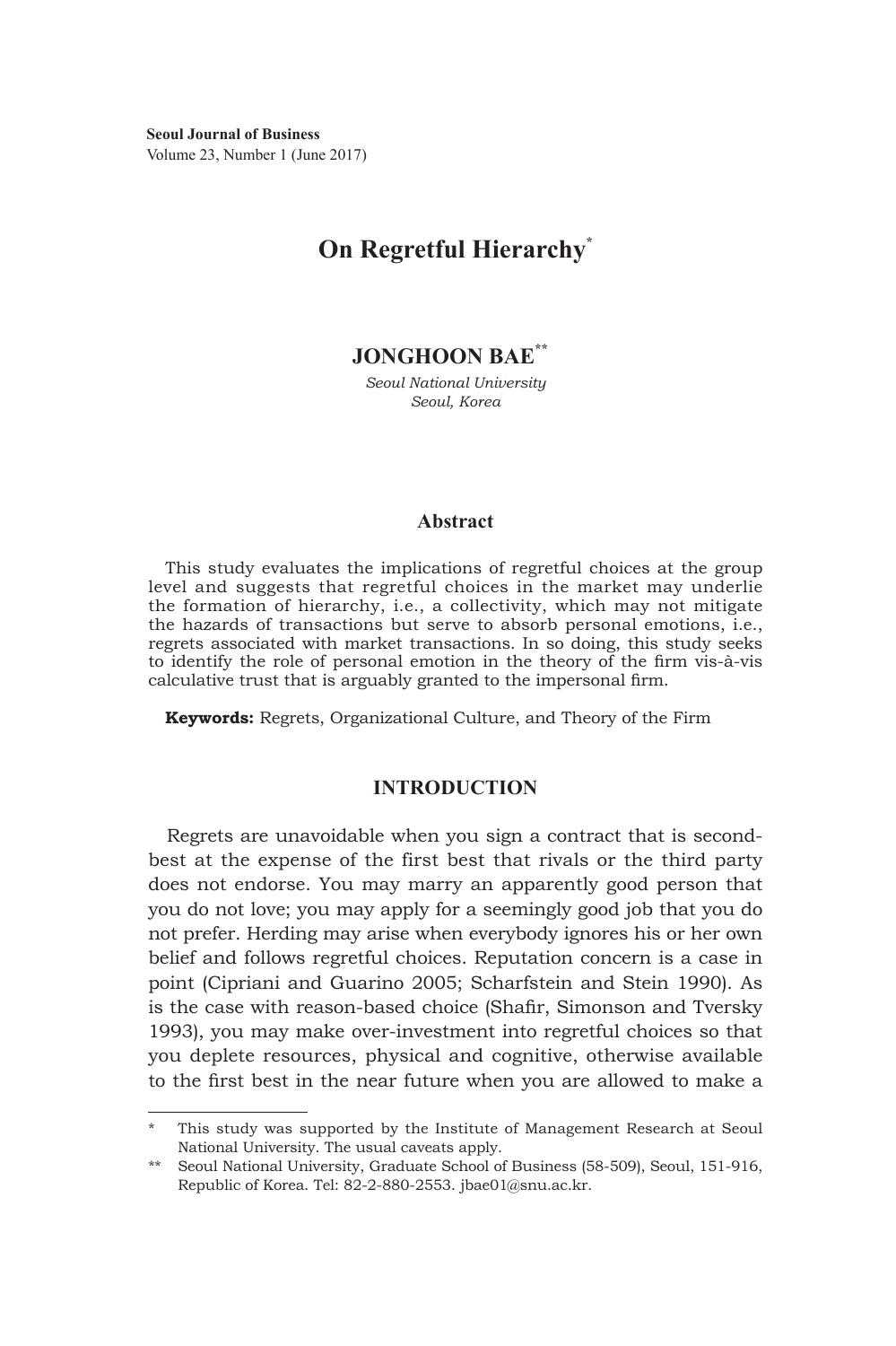new contract. You may even avoid making choices at all in the fear of regrets that accompany your choices.

This study evaluates the implications of regretful choices at the group level and suggests that regretful choices in the market may underlie the formation of hierarchy, i.e., a collectivity, which may not mitigate the hazards of transactions but serve to absorb personal emotions, i.e., regrets associated with market transactions. In so doing, this study seeks to identify the role of personal emotion in the theory of the firm vis-à-vis calculative trust that is arguably granted to the impersonal firm (Williamson 1985; Meyer and Rowan 1977). The extant literature on the theory of the firm revolves around either emotion-free rationality (Williamson 1985) or emotion-laden irrationality with a good emphasis on positive affect such as trust (Meyer and Rowan 1977). The former sets the ground for efficiencyenhancing authority whereas the latter embraces trust-building social institution. In contrast, this study seeks to unveil as the basis of the firm the state of negative emotion, namely, regrets. Regretful hierarchy thus refers to the firm that rests on the commitments of the individuals to ignore regretful choices.

The structure of argument is the following. First, deliberate choice does not always reflect subjective belief. Choices in the market may deviate from subjective preferences. Such deviation is an essential aspect of decision-making, whose priorities are given to the coordination with the actions of the others (Cyert and March 1963; Simon 1945). Second, regrets may induce individuals to avoid exchanges in open market (exit option) or to be overly committed to the second-best (voice option) (Hirschman 1970). Individuals who seek to avoid regretful choices are vulnerable to influence by others in so much as regrets per se arise from such influence by others. Accordingly they collectively exercise either exit or voice options in face of regretful choices. Lastly, the firm offers a shelter or platform to individuals to compete for regretful choices. The firm allows its members to exit from the regretful market transactions in return for their commitment to the second-best that the firm designs. In short, unlike empathy by the impartial spectator that underlies cooperation (Smith 1759), regret-based hierarchy draws on selfish emotions that compete for the second-best.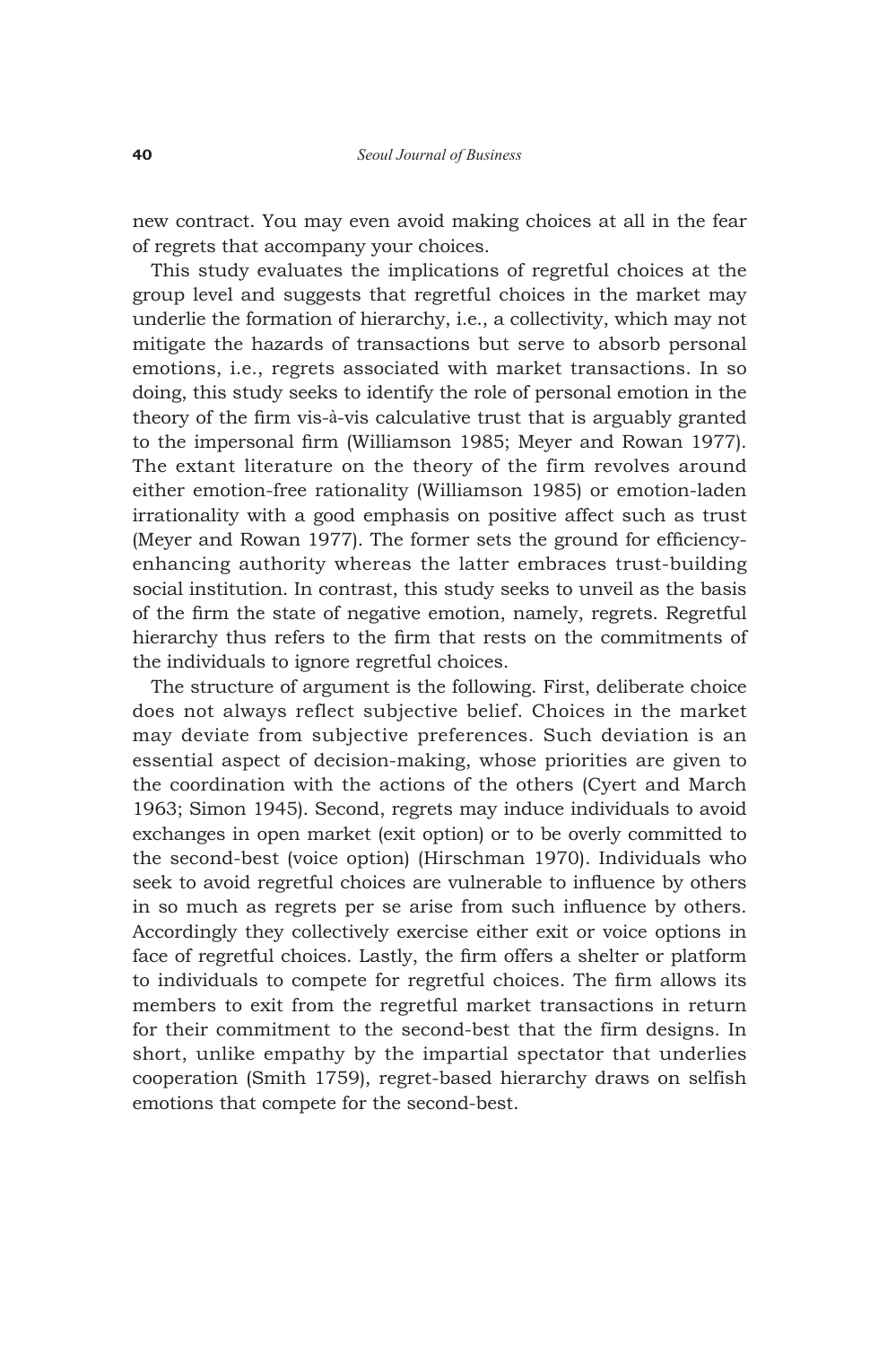## **PERSISTENT BELIEF AND ADAPTIVE CHOICE**

Regrets refer to unpleasant emotions that arise from counterfactual thinking, i.e., 'what if I did not make this choice?' Regrets are self-reinforcing. The motivation to avoid regretful choices *a priori* may lead the person under uncertainty to adopt a popular practice that is second-best. To the extent that the person knows what is the first best, the choice of the second-best will eventually lead to counter-factual thinking, which evokes regrets *a posteriori* at the individual level. Regrets replicate themselves over time. Before detailing the working of regrets, I will depart from and refute the economist folklore that any choice freely made by the individual should reflect his or her belief in or preference over the chosen alternative. The working of regrets comes into play when one's choice deviates from his or her beliefs.

Students of decision-making process have long observed that taste is persistent and choice is adaptive (Einhorn and Hogarth 1981; Ross et al. 1975). From an economic perspective, a choice made by a person should reveal her own preference over alternatives, i.e., which alternative is better than the others. Unless one's preference over an alternative is updated with new information, his or her choice over the alternative should not vary. However, in practice, a person's actual choice may not be consistent with her own belief. Choice under regret avoidance is one way of explaining this discrepancy between belief and choice (Larrick and Boles 1995; Bell 1982; Loomes and Sugden 1982; Zeelenberg and Beattie 1997). A person frequently retrospects her choice, compares forgoing alternatives with chosen one, and experiences regrets from some of choice made before. Since regrets are associated with bad emotions, the person may try to avoid regrets accompanied by her choice when anticipating regrets from forgoing alternatives.

Choice under regret avoidance differs from the imitation of choices by others. Imitation is rather a rationally calculated choice because a person imitates what others choose only when others' choice is believed to be better. Moreover, regret avoidance has room for social influence on an individual choice. To the extent that the feedback from the environment, such as ex post evaluation by others over forgoing alternatives, is an importance source for regrets, regret avoidance leads a person's choice to be socially binding.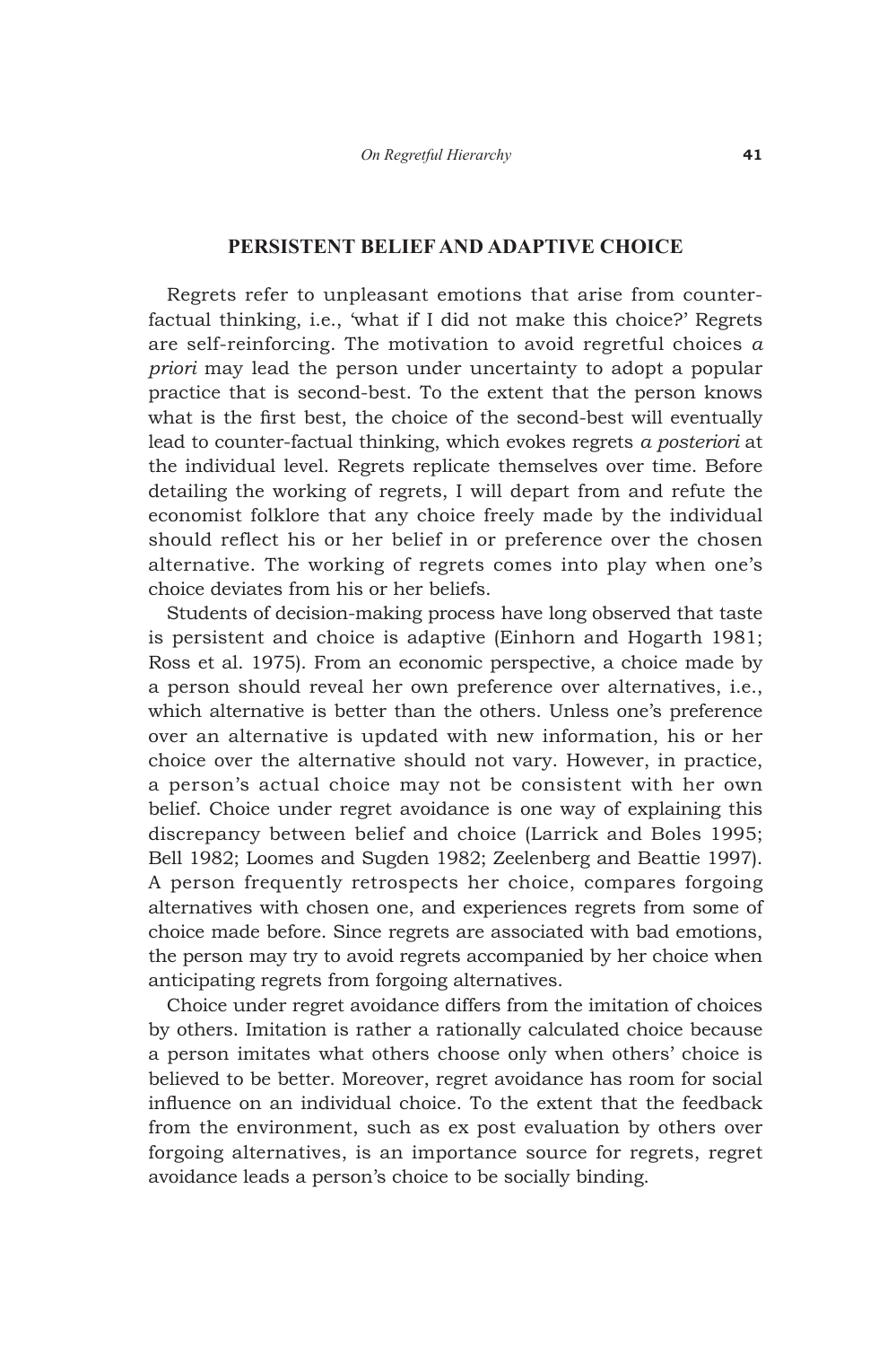The same logic applies to a person's belief, which is the degree to which the knowledge of an alternative is held to be true (Elio and Pelletier 1997; Markoczy 1997). A belief is thus a degree of correspondence between the knowledge of an alternative and the true state of the alternative (Pennington and Hastie 1988). In this regard, belief is also understood as a probabilistic assessment of possible states of an alternative. In comparison, choice in the paper is regarded as the act of deciding, i.e., a kind of behavior. One may treat choice as the evaluation of an alternative per se, yet this study concerns the discrepancy between belief and choice and thus distinguishes choice from evaluation. Note that judgment is an overall result of information processing of alternatives, including preference over alternatives. However, if one ignores individual preference over alternatives, judgment would be reduced into evaluation of instrumentality of alternatives as in valence theory (Vroom 1964). In this sense, such judgment is similar to prediction of occurrence of alternatives, which in turn specifies a belief over alternatives held by an individual. Note also that the deviation of a person's taste from her choice is theoretically equivalent to that of a person's belief from her choice. Both cases refer to the failure of a person's choice to reflect her subjective understanding of the self and the external environment.

Beliefs as well as tastes are by nature difficult to change. Individuals are insensitive to new knowledge obtained, thus being slow at updating their beliefs related to that knowledge. For example, individuals showed a strong perseverance of initial beliefs about their ability even after the experimenter debriefed the false feedback into their ability (Ross et al. 1975). When asked to generate explicitly reasons for a given outcome, individuals were likely to keep their initial beliefs even when new information available disproves their initial beliefs (Davies 1997). Furthermore, interaction with others tended to qualify initial beliefs, rather than to falsify them (Heath and Gonzalez 1995). Although the interaction with others offered more information, individuals were reluctant to modify their beliefs on the basis of the information they collected.

One explanation for this persistent belief is found in the literature on impression formation: initial impression formation may produce persistent belief (Ross et al. 1975; Hirt and Sherman 1984; Koehler 1991). The Initial belief over an alternative is easily accessible in memory, and thus used for interpreting ambiguous information in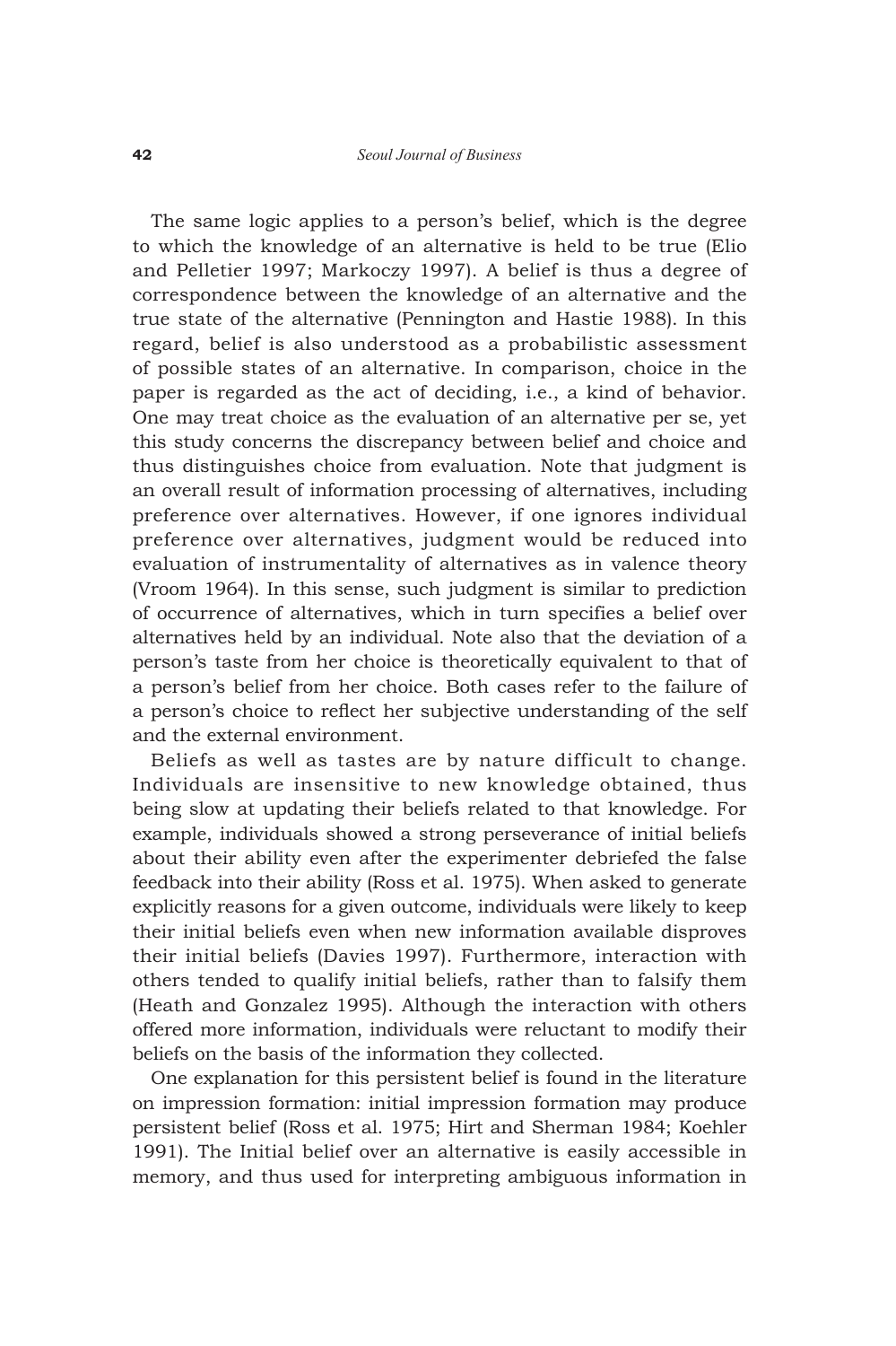a consistent way (Higgins and Bargh 1987; Wyer and Srull 1986; Higgins et al. 1977; Hirt and Sherman 1984). Hence, the initial impression of an alternative hinders individuals from attending to new information and the adjustment of the initial impression is at least insufficient (Tversky and Kahneman 1974).

Such a strong initial impression or prior belief is generated through positive hypothesis testing and motivated reasoning (Klayman and Ha 1987; Kunda 1990). As a result, individuals may become confident in prior beliefs as they collect new information and interact with others. It is because individuals test their hypotheses about an event by seeking for information in favor of the hypotheses, rather than information against the hypotheses. Probability overestimation is expected when biased hypothesis testing lead to persistent belief over an event (Sanbonmatsu et al. 1997). Even though they receive substantial amount of information discrediting their hypotheses, individuals are motivated to compromise resulting cognitive dissonance. They hence tend to choose a more reasonable belief out of a set of prior beliefs. For example, a patient will not feel smoking is that bad when his doctor tells him that it harms his health seriously.

Finally, overconfidence in judgment would prevent individuals from adjusting to new information, thus allowing prior belief to persist. Literature on overconfidence has shown two competing explanations. The first one is that the bias in heuristics causes individuals to be stuck in overconfidence in their judgment, which is 'the illusion of validity' at all (Kahneman and Tversky 1973; Brenner et al. 1996; Budescu et al. 1997b). The other is that overconfidence is due to unsystematic random error in judgment, and that judgments made by individuals are consistent and unbiased estimator in large samples (Gigerenzer et al. 1991; Budescu et al. 1997a; Klayman et al. 1999). As a result, relations between overconfidence and beliefs are not clearly depicted; however, they can be detected when combined with different mechanism mentioned above. For example, if there are systematic random errors in overconfidence, then such phenomenon is thought of as by-product of probability overestimation. If judgment is unbiased, yet unreliable, then overconfidence results from noise in information obtained, which can be aggravated by selective attention by individuals.

If beliefs are persistent over time, and prior beliefs constrain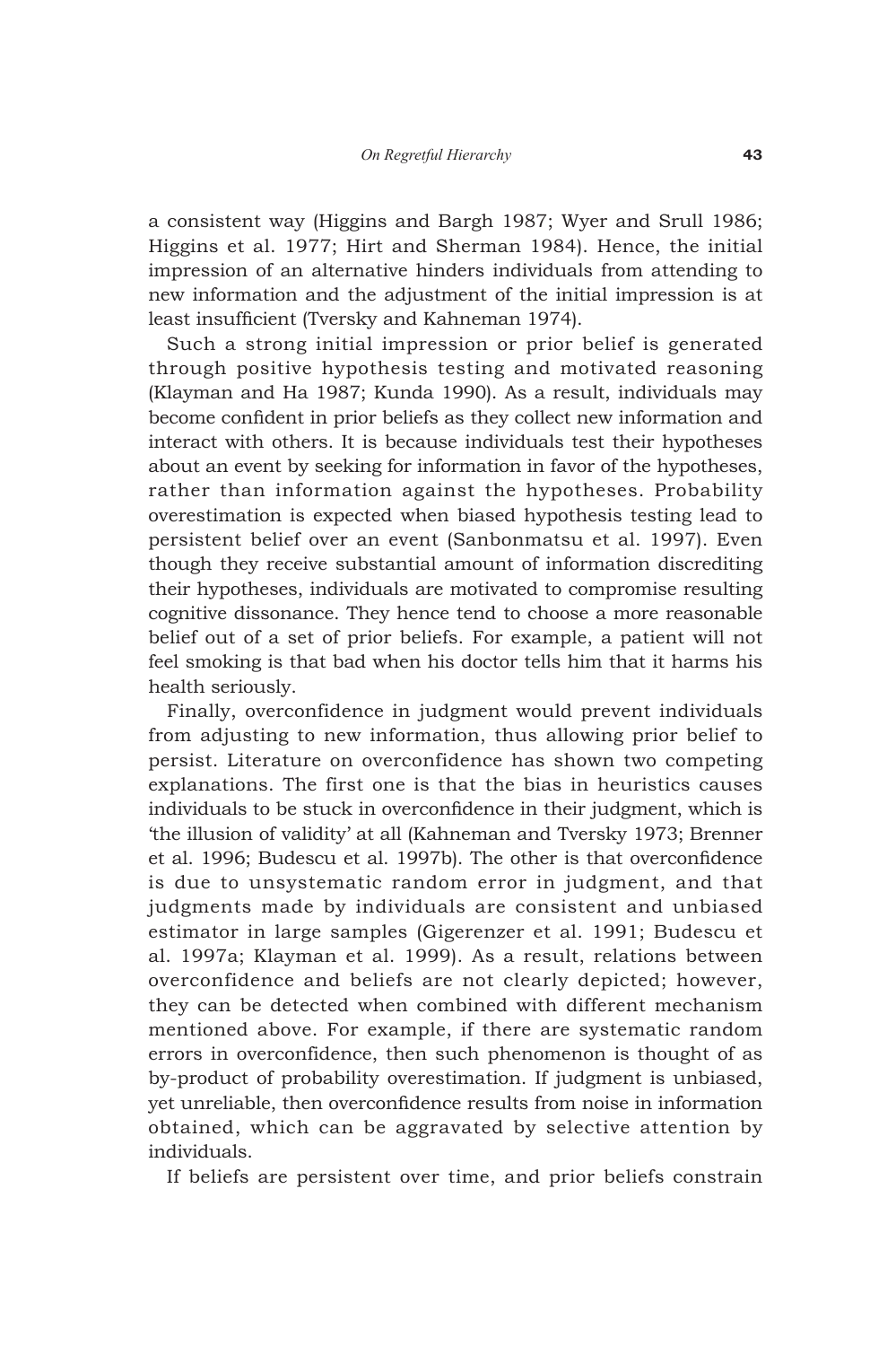the possible range of subsequent beliefs, then one can expect that choices be also made constantly over time. On the contrary, much of research documents that choice among the same alternatives varies with task environments such as time pressure, framing, and relative values of an event (Einhorn and Horgarth 1981; Payne 1982; Kahneman and Tversky 1979). As Einhorn and Hogarth (1981) indicate, choice is sensitive to 'seemingly minor changes in task', which shows the importance of context or situation in decision making for understanding choices made by individuals.

Since individuals are limited in cognitive capacity, different information- processing strategies are employed, depending on task complexity and time pressure. For example, more complex task makes it necessary to reduce the amount of information demand. Therefore, some strategies such as elimination-by-aspects would be more likely to be used by decision makers (Payne 1982). In high time pressure, individuals may choose one among multiple alternatives without generating their own beliefs over the alternatives. Therefore, decisions based on different information processing strategies tend to produce inconsistent choices in various contexts.

Adaptive choice may result from relative gains or losses of alternatives. According to prospect theory (Kahneman and Tversky 1979), attractiveness of each alternative is dependent upon its relative changes from a reference point. For example, given current wealth level, a certain loss of 1000 euros is less attractive than an uncertain loss of 2000 euros because a certain loss is more painful that the other. Therefore, the way a person frames problems frequently influences the judgment about the problems.

If individuals have the same alternatives, and construct problem spaces different from others, then choices made by individuals will vary with framing of problem spaces. In other words, judgment under different reference points or base line probability may result into different choices among the same alternatives. For example, in negotiation where controlled information processing is heavily used, the frame imposed on problems would influence the willingness to accept or reject proposed options (Neal and Bazerman 1992). As a result, important alternatives are under-evaluated or ignored once changing the framing of problems (Koehler 1991).

As shown above, choice does not always follow beliefs. It is because individuals may fail to generate any belief over alternatives, or because choice would be made free from belief. If belief is not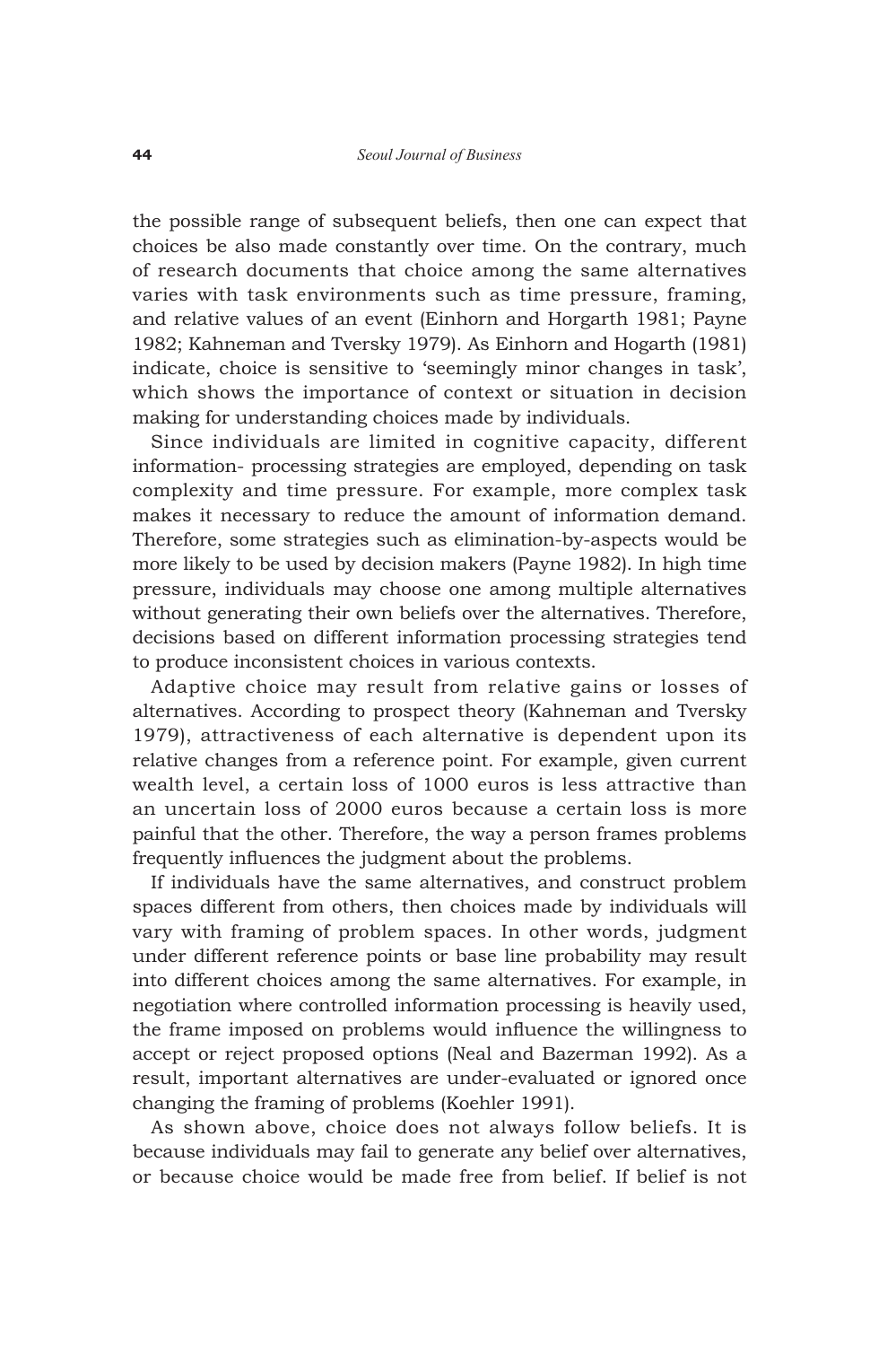a sufficient condition for guiding choices, then there remains to answer that why and when such independence occurs.

### **REGRETFUL CHOICE**

In order to discuss the independence of choice, belief should be retrieved or generated at the point of making choice, or at least before making choice. Therefore, choice without belief, where individuals have difficulty in generating their beliefs, and they don't know their beliefs at all, is not discussed in this paper. When you restrict the class of choice, and consider only choice with belief, independence of choice from belief could be explained in four different ways.

First, according to mental accounting literature (Thaler 1999; Heath and Soll 1996), individuals may choose an alternative that is in their budget set, and is Pareto dominated by other alternatives, a practice that violates the economic assumption of local nonsatiation. Decision making is very sensitive to the number of allowable alternatives (see Wertenbroch 1998; Payne 1982). Since individuals partition their total budget into specific accounts, they are reluctant to spend more on an account if they deplete all resources allowed for that account. Suppose you plan to buy a Casals' the 6 Cello Suites, and you fail to find out the CD you like. In that case, you end up with buying another CD that you haven't heard of since you have money to spend on music. Therefore, the way you label resources will affect the choice made among the same alternatives. Framing of problems, and relative loss aversion (Kahneman and Tversky 1979; Neal and Bazerman 1992) could be understood in the same way. In addition to framing, mental accounting will be used for self-control purpose (Wertenbroch 1998).

Second, individuals sometimes make choices against their beliefs since they want to be rational in their choice. An explanation of reason-based choice (Shafir et al. 1993) assumes that individuals are motivated to provide justifiable reasons for their behavior to others and to themselves. In this case, when a favorable outcome of a particular alternative is suspected with positive probability, individuals will not choose the alternative as long as the choice of this alternative is hard to justify. As a result, prediction-decision inconsistency may happen. For example, Hsee (1999) reports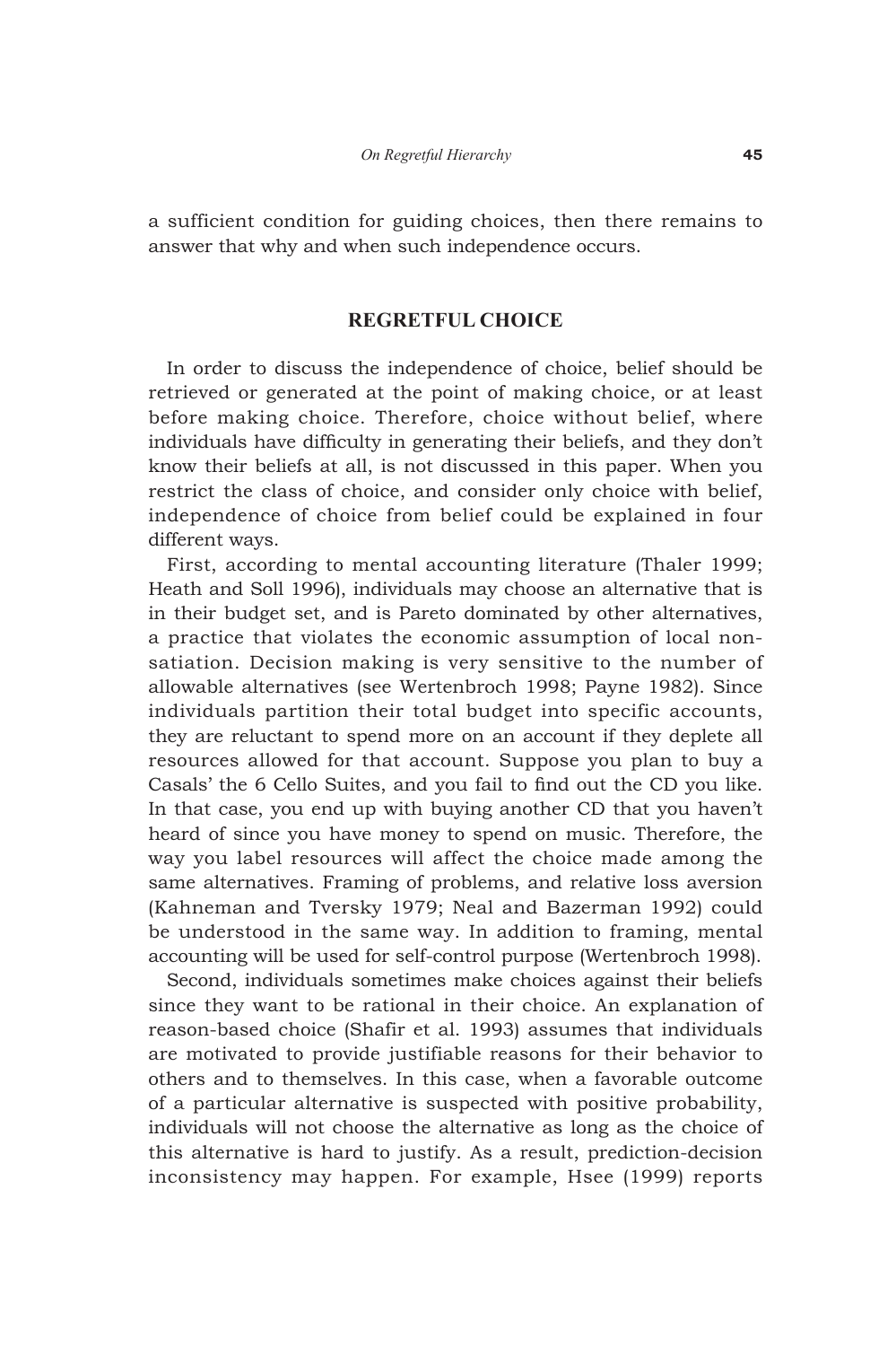that subjects choose less attractive options when some reasons are salient such as loss-minimizing, quantity-maximizing, valuemaximizing, and objectivity-seeking.

Third, temporal, yet intense visceral factors such as hunger and sex may cause individuals to behave differently than they would do normally (Loewenstein 1996). Since much intense visceral factors virtually preclude decision making, choice made under the influence of visceral factors does not reflect beliefs over alternatives. Addictive behavior can be illustrated in this way. If smokers even know smoking is bad for health, and they also know that they will regret after smoking, they are tempted to smoke at some time of day, do smoke, and regret their choices.

Finally, individuals will choose an option that is expected to minimize regrets related with decision, though it is not the best option they can choose (Larrick and Boles 1995; Bell 1982; Loomes and Sugden 1982). Individuals frequently retrospect their decisions, compare forgoing alternatives with chosen one, and experience regrets from some of decision made before. Since regrets are associated with bad emotions, individuals may try to minimize regrets accompanied by choice when anticipating regrets from forgoing options. Therefore, beliefs over alternatives cannot predict what is chosen if anticipated regret of the best choice is high (Zeelenberg and Beattie 1997). For example, if anticipating regrets from feedback information about other options, individuals could choose a riskier investment option, which they would not choose without any feedback. In that sense, individuals learn and experience regrets about forgone options due to the feedback from environment.

# **REGRETS AND SOCIAL INFLUENCE**

Most tasks in decision making process lead individuals to develop persistent beliefs over alternatives available. At the same time, individuals experience some emotional consequences such as regrets from feedback on their decisions (see Taylor 1997). Much research on regrets has shown that anticipated or experienced regrets cause individuals to minimize regrets as possible (Larrick and Boles 1995; Zeelenberg and Beattie 1997; Creyer and Ross 1999). However, the direction of choice induced by regrets is not uniform. For example,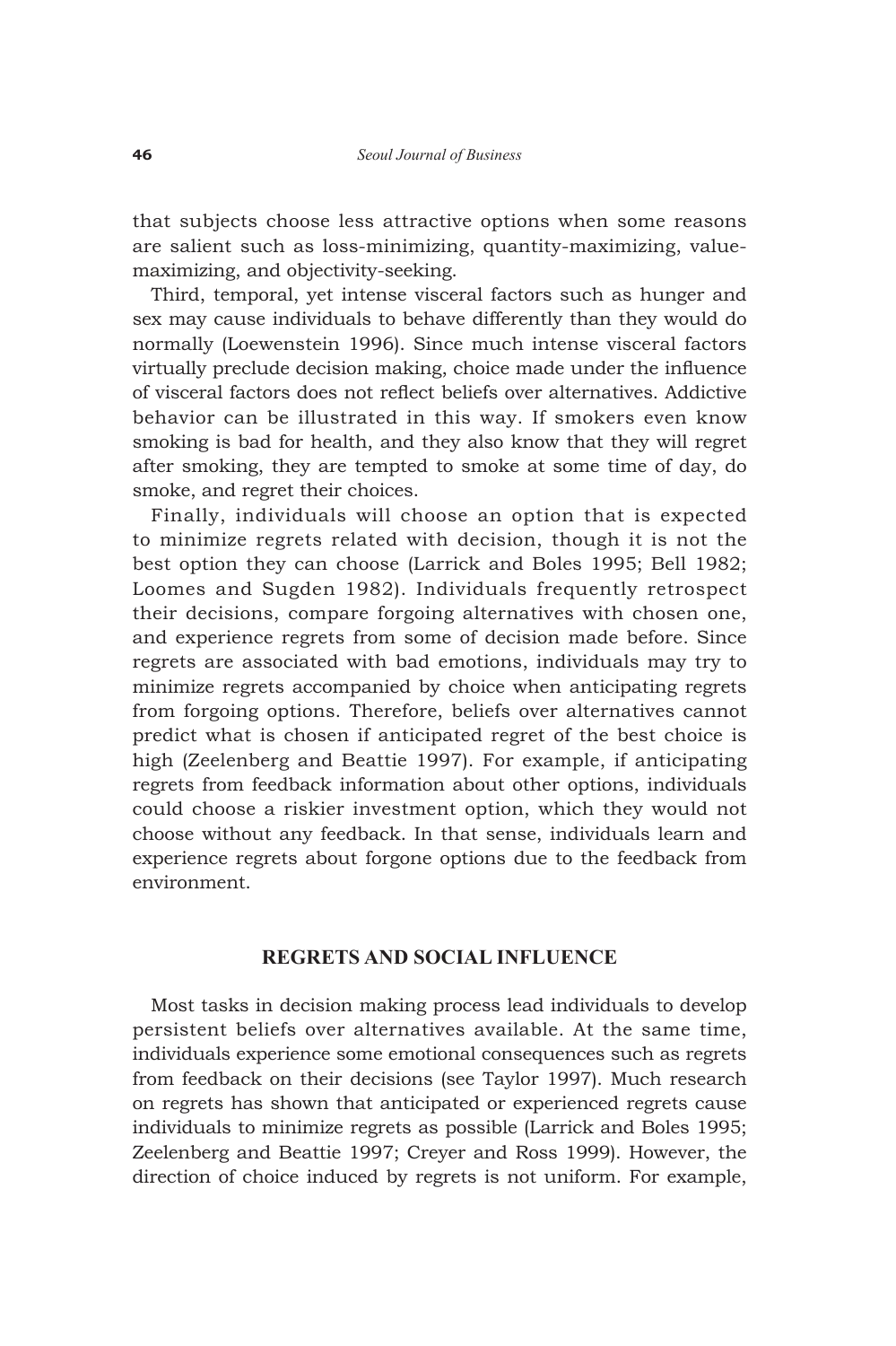individuals may be risk averse or risk seeking, depending on which option is expected to minimize regret. Those who are risk averse may opt for an exit option, i.e., not entering the market; whereas those who are risk seeking may opt for a voice option, i.e., being committed to the second-best.

One may argue that experience of regrets would change subjective beliefs over alternatives. However, three counterarguments can be suggested. First, empirical results of past studies indicate that beliefs are persistent over a substantial period. Second, the impact of regret on belief cannot be addressed without specifying the intensity of regret and the interval between regrets. Since individuals are motivated to protect self-image by keeping their previous beliefs, the impact of regret on belief would be negligible unless individuals experience strong regrets from their choice many times in a very short interval. Finally, individuals are reported to experience regret of inaction in the long term (Gilovich and Medvec 1995). This means that the effect of regret of action would last only in the short term and individuals would rationalize such regret of action quickly. Therefore, short-lived regrets cannot parallel persistent belief.

To predict the possible direction of changes in choice, understanding of feedback is needed. In this paper, I consider two contexts: frequency of feedback, and responsibility. Suppose that there are more than two alternatives, whose payoffs are unknown to individuals, and that realized outcomes of all available alternatives are known after choice. Regrets would be great as outcomes of what should have been chosen are more attractive. Since realized outcomes are known to individuals, the more highly negative feedback on chosen options increases regrets experienced by individuals as long as at least one of realized outcomes is positive. In addition, if a person receives frequently negative feedback from similar, yet not identical tasks, then he feels that he makes the same mistakes again, and suffers more from regrets.

Second, responsibility of individuals in their decisions is strongly associated with experienced or anticipated regrets about the decisions (Zeelenberg et al. 1998). If individuals do not make choice voluntarily, then they can attribute the unfavourable results of chosen option to external cues, and generate more reasons. They tend to less regret what is chosen. As a result, the more individuals take responsibility for their decision, the more vulnerable are they to regrets as long as feedback on their decision is expected. For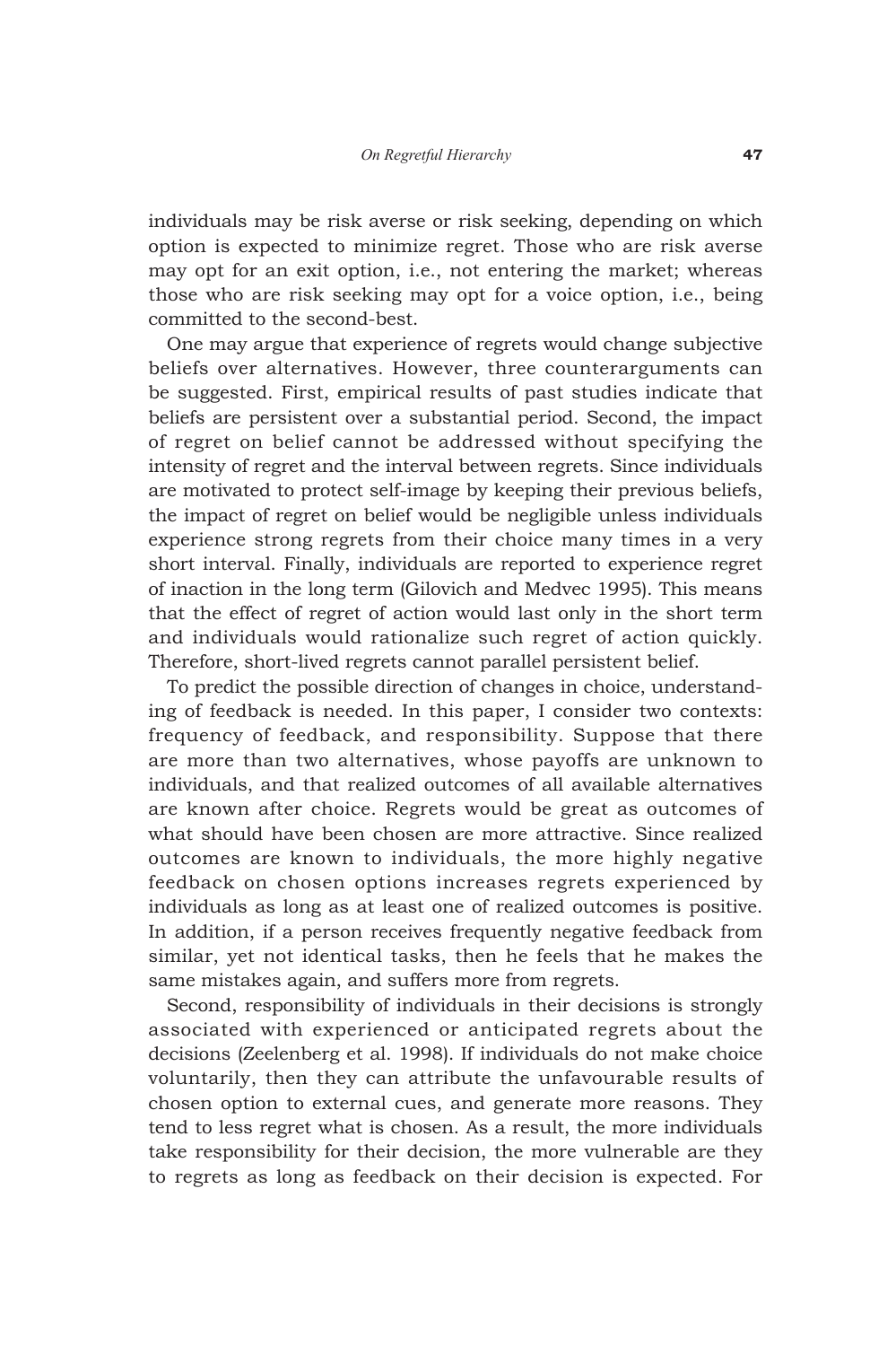example, Larrick and Boles (1995) report that negotiators who expect feedback on their results succeed in negotiation less than those who do not.

Therefore, individuals can be motivated to externalize their responsibility by choosing generally accepted alternatives, at least by their neighbourhood, if they experience regrets frequently, and anticipate another regrets from current decision making. Therefore, when individuals interact with others in deciding to make which choice, and share feedback on their decision with others, choice is more likely to be influenced by regrets rather than beliefs they have (see Heath and Gonzalez 1995).

Suppose a person, who feels that he has made wrong choices many times, and regrets about them. If he has two alternatives to choose on his responsibility, and his friends told him not to choose an alternative, which he prefers, then it would be hard for him to insist in his own preference. He will take advice from his friends in order to reduce conflicts in decision making. Relations between client and consulting firm would be similar. A manager in project team with a consulting firm may accept recommendation by the firm even though he thinks this recommendation is not reasonable. When the recommendation does not work well afterward, at least he can say, "I knew it".

# **REGRETFUL HIERARCHY**

Deliberate choice may not always underlie rationality in decisionmaking when regrets are anticipated in one's choices. It is likely so when hedonism, not prudence, permeates individual's decisionmaking. This in turn suggests that the economic decision theory may be applicable only when individuals do not experience regrets from their decisions. In contrast, we in everyday life frequently accept and act on others' advice even though we have different opinions of what we should do. For example, in the flower shop, you may end up with roses a salesperson has in season though you feel lilac is better in spring. At the restaurant, you may take risk of having the garlic and butter escargot, though you know you will regret having this. Even in the company, you may accept recommendation, provided by a prestigious consulting firm, which seems nothing better than your current practice. Regrets prevail in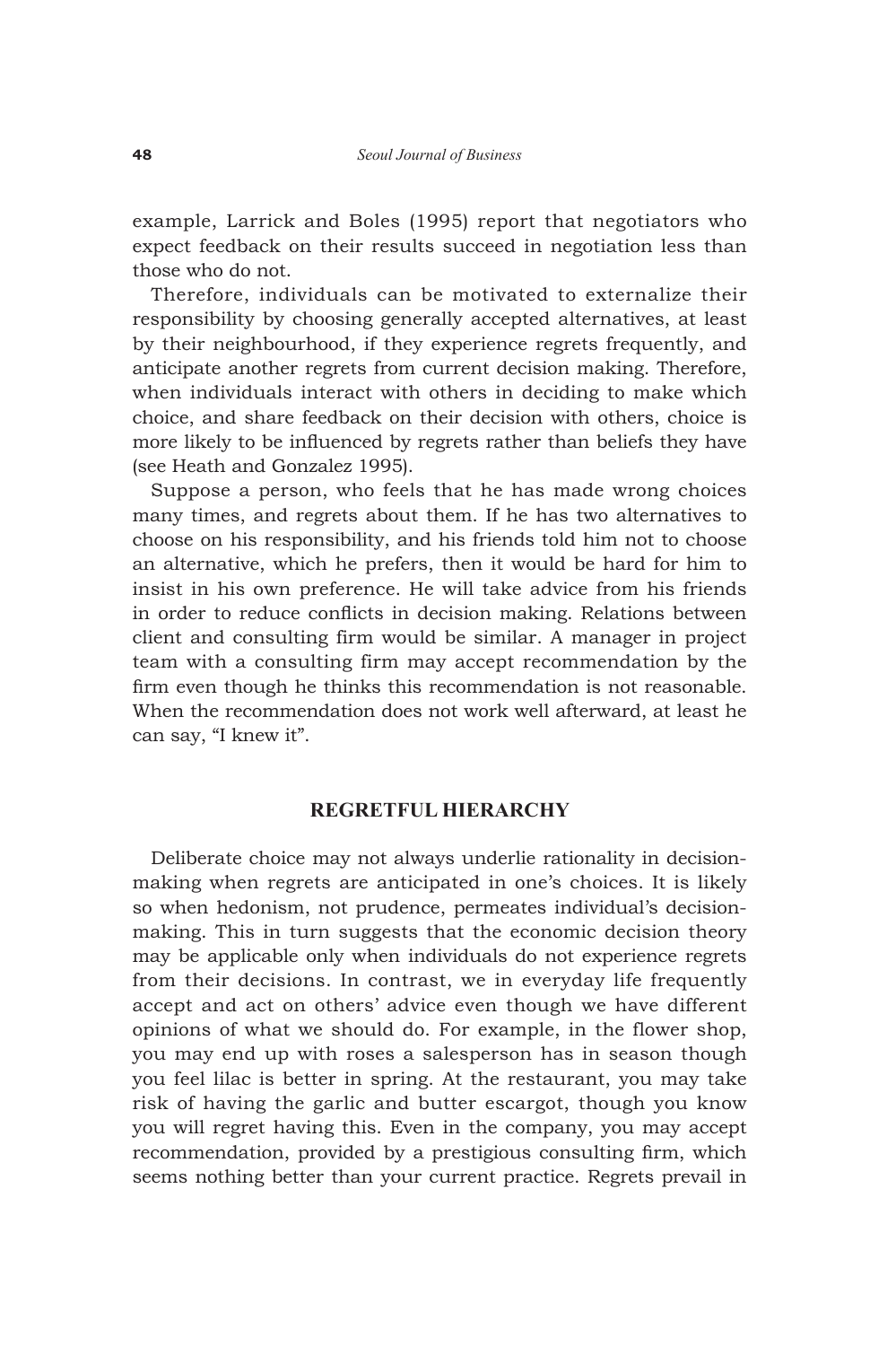the mundane world.

To the extent that regrets are self-reinforcing, the market may not persist when it is populated by those who fear regretful choices and thus avoid entering the market. Typical examples are found in security concern at the early stage of the online retailing industry. Where the market ends, the firm begins. The firm may present a platform to safeguard against regretful choices. The above discussion of feedback frequency and responsibility comes into play.

First, the firm may serve as a ritual where individuals collectively devaluate the foregone alternatives and express their loyalty to the second-best that is presented by the firm. A frequent exchange of devaluations and confirmations may strengthen the very basis of the firm as a sacrifice ritual (Meyer and Rowan 1977).

Second, the ritual of the firm proceeds in a way that presents the firm as the target of criticism by its members (Weeks 2004; Bae 2016). In other words, the firm induces its members to attribute their regretful choices to the influence of the ignorant third party, i.e., the firm. Employees routinely complain of the firm and yet develop a sense of belongingness to the firm. "Our company does not deserve the best talents like us."

Please note that the working of regrets rests with the 'privately' knowable consequences of choices. Regrets are thus a private form of unpleasant knowledge. In comparison, choices in complex organizations are difficult to fully comprehend. The division of labor, vertically and horizontally, comprises the structure of the firm, which refuses to divulge the means-ends chain in the eyes of each organizational member. The consequences of choices are thus difficult to anticipate and to rationalize with counter-factual thinking. Accordingly, the uncertainty of complex organizations cannot fuel regrets at the individual level. Rather it serves as a platform for collective complaints over the firm itself, which in turn help organizational members to ignore the regrets associated with their choices (Weeks 2004; Bae 2016). Regrets are thus internalized emotions whereas the culture of complaints is social and political in nature.

When parties of opposing interests compete to induce transactionspecific investments in joint production, the firm may serve as enforcing cooperative exchange of specialized investments (Williamson 1985; Hart 1995). When the unprivileged seek to modernize production relations, the firm may again serve to foster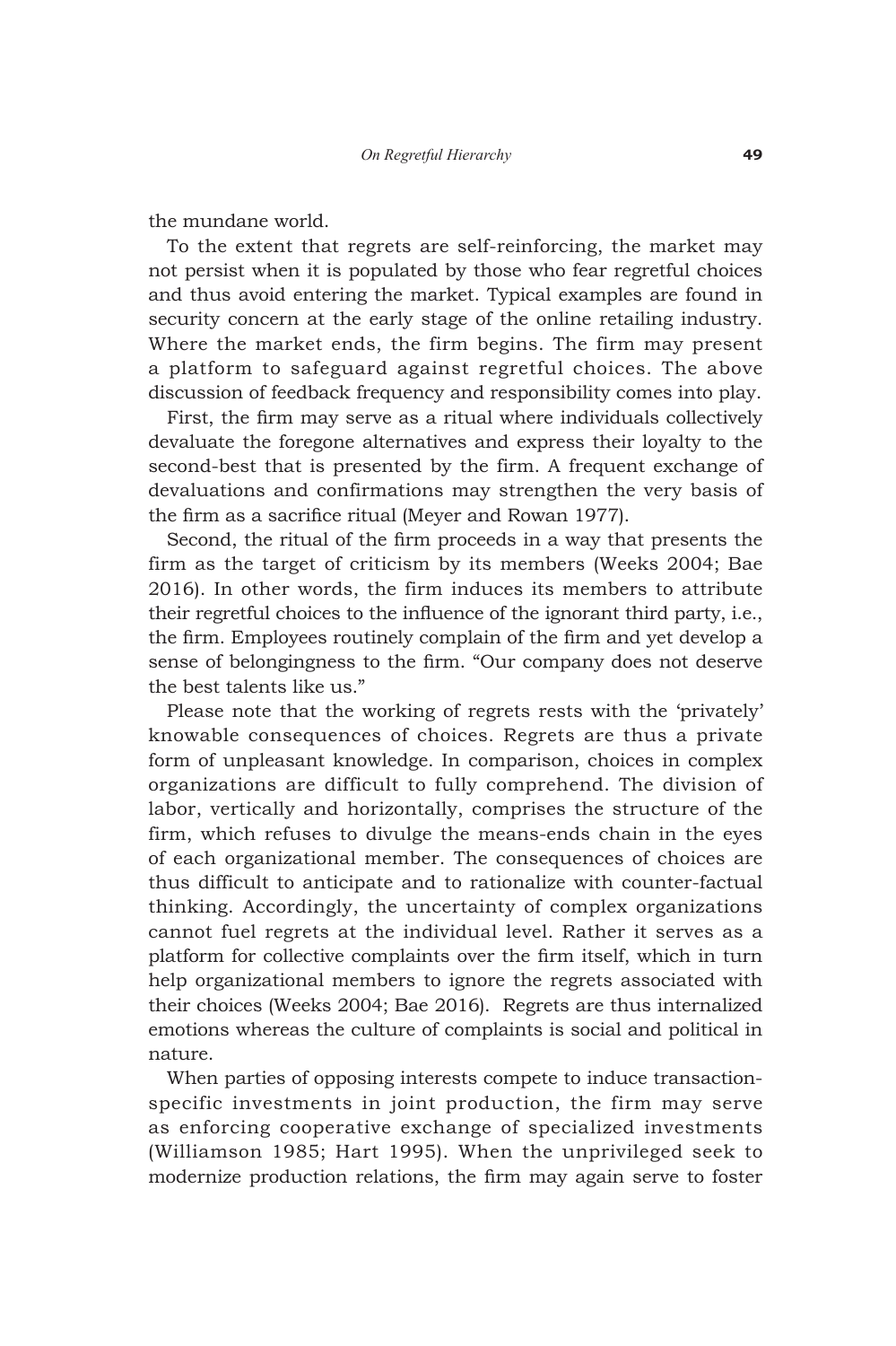mutual trust among trading parties (Meyer and Rowan 1977). However, regret-based hierarchy differs from a Williamson type of efficiency-enhancing authority or from trust-building institutions. Rather it is an ignorant institution that takes advantage of regretful choices and directs the attention of its members to the second best. The firm as a ritual draws on a legitimate category that is granted to itself, namely, its core competence (Pontikes and Hannan 2014; Bae 2016). It channels the feedback on its members' regretful choices, which takes the form of social valuations that dictate what is good at the workplace.

Moreover, the rationality (or efficiency) basis of the modern firm dovetails closely with the moral sentiments that run through everyday interactions at the workplace. For example, calculative trust is frequently invoked to characterize cooperation between economically rational actors at the workplace, which often turns into greedy exchange. Cognitive revolution in social science coupled with the financial crisis in 2008 however draws attention to empathy by the impartial third party, an emotion that underlies altruistic behaviour at one's cost. Empathy indicates the sociality of human nature. Without prior connections that are biased against strangers, a group of individuals may cooperate provided that they are able to read and feel the minds of others, their happiness or sorrow, namely, able to perform as the impartial third party (Smith 1759; Nussbaum 2001). In contrast, regret-based hierarchy draws on selfish emotions that are competitive at the workplace. Regrets come from a "private" judgment over one's own past action. It becomes "social" and short-sighted when regret-avoiding individuals join a ritual of collective complaint about the second-best option at hand, which in turn induces individuals to attend to and envy the second best that the other enjoys (e.g., Bae 2016). The firm thus builds on regrets that are short-sighted and competitive in nature.

A simple model of herding illustrates the above discussion. The set-up is the following: Suppose a project whose outcome states,  $x_1$  and  $x_2$ , which indicates success and failure respectively. These states are observable at  $t + 1$  and realize with the probability  $\sigma$  and 1 – σ, respectively. Two managers at *t* observe noisy signals that indicate the outcome state of the project,  $s_1$  and  $s_2$ . Suppose that the capability of Alpha is higher than that of Beta. Denote the quality of signal available to manager Alpha by  $p(s_1|x_1) = p$  and  $p(s_1|x_2) = 1$  $-p$ ; Denote also signal quality for manager Beta by  $p(s_1|x_1) = q$  and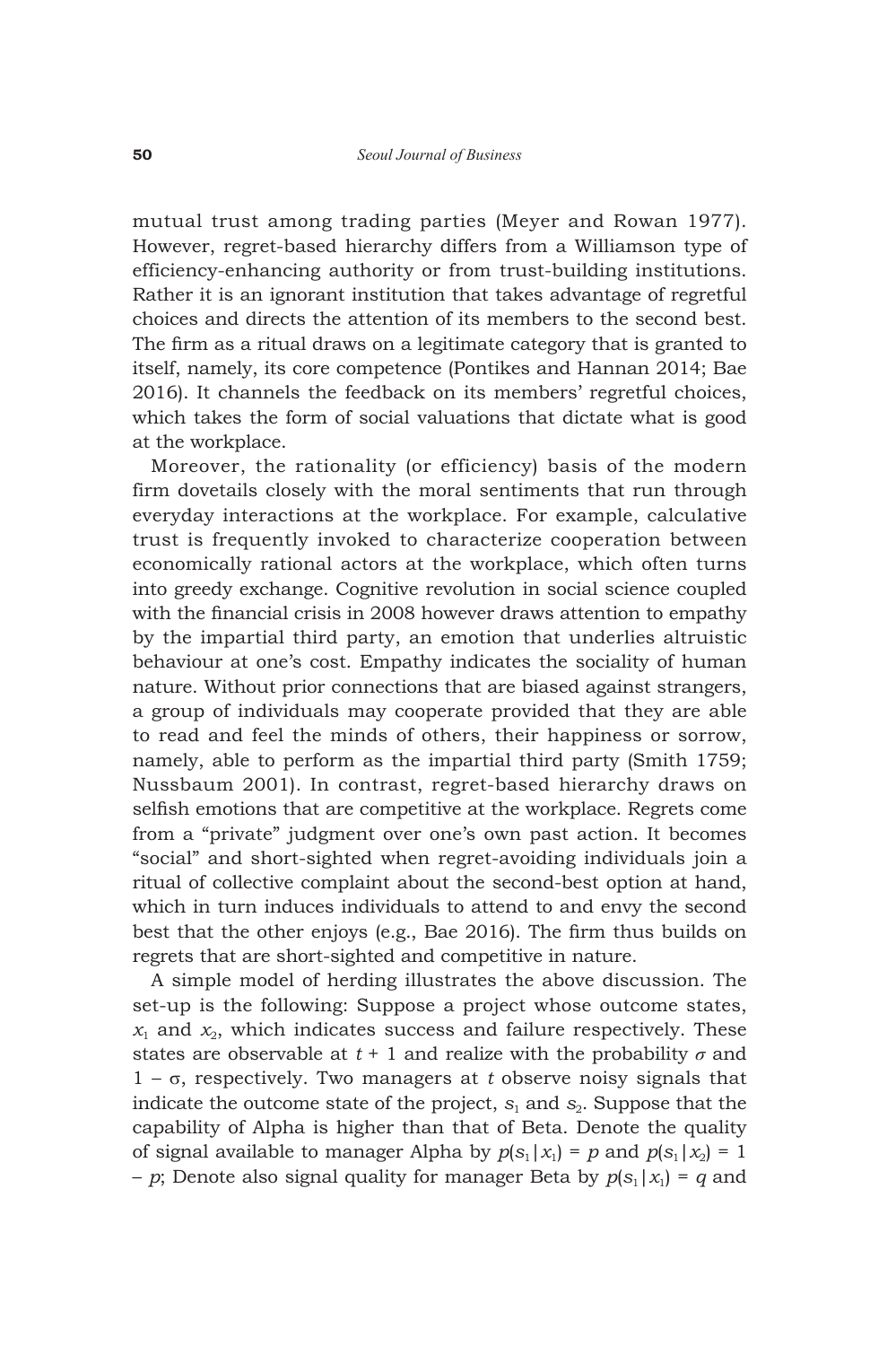

**Figure 1. Two Competing Choices in Regretful Hierarchy**

 $p(s_1|x_2) = 1 - q$ .

Suppose that each manager invests when she observes  $s_1$  and does not when she observes  $s_2$ . Suppose also that each manager earns one point from her investment when  $x_1$  arrives; whereas, she loses one point when  $x_2$  arrives. No point is earned when she does not make an investment in the project. The total payoff,  $\pi_A$ , for each manager is the sum of points that she earns during the observation period.

Now assume that manager Alpha seeks to avoid regrets in her choice. At the end of the observation period, manager Alpha undertakes counterfactual thinking and feels regrets from each decision when she fails but the other party wins. Accordingly she discounts the total payoff by  $\theta$ , which is in proportion to the amount of regretful experiences. Specifically, it is defined as follows: = *ρ*(*r*/ *N*), where *N* is the number of periods, *r* is the number of regretful investments, and  $\rho$  is the sensitive to regrets. The discounted payoff for manager Alpha,  $\pi_{A,\theta}$ , is then  $\pi_A/(1+\theta)$ .

Against this set-up, the working of the regretful hierarchy is examined. The figure 1 gives the results of a Monte Carlo simulation with parameters such that  $\sigma = 0.5$ ,  $p = 0.8 > q$ , and  $N = 400$ . Note that without regrets the payoff perceived by Alpha should be much larger than that by Beta. Once Alpha experiences regretful choices,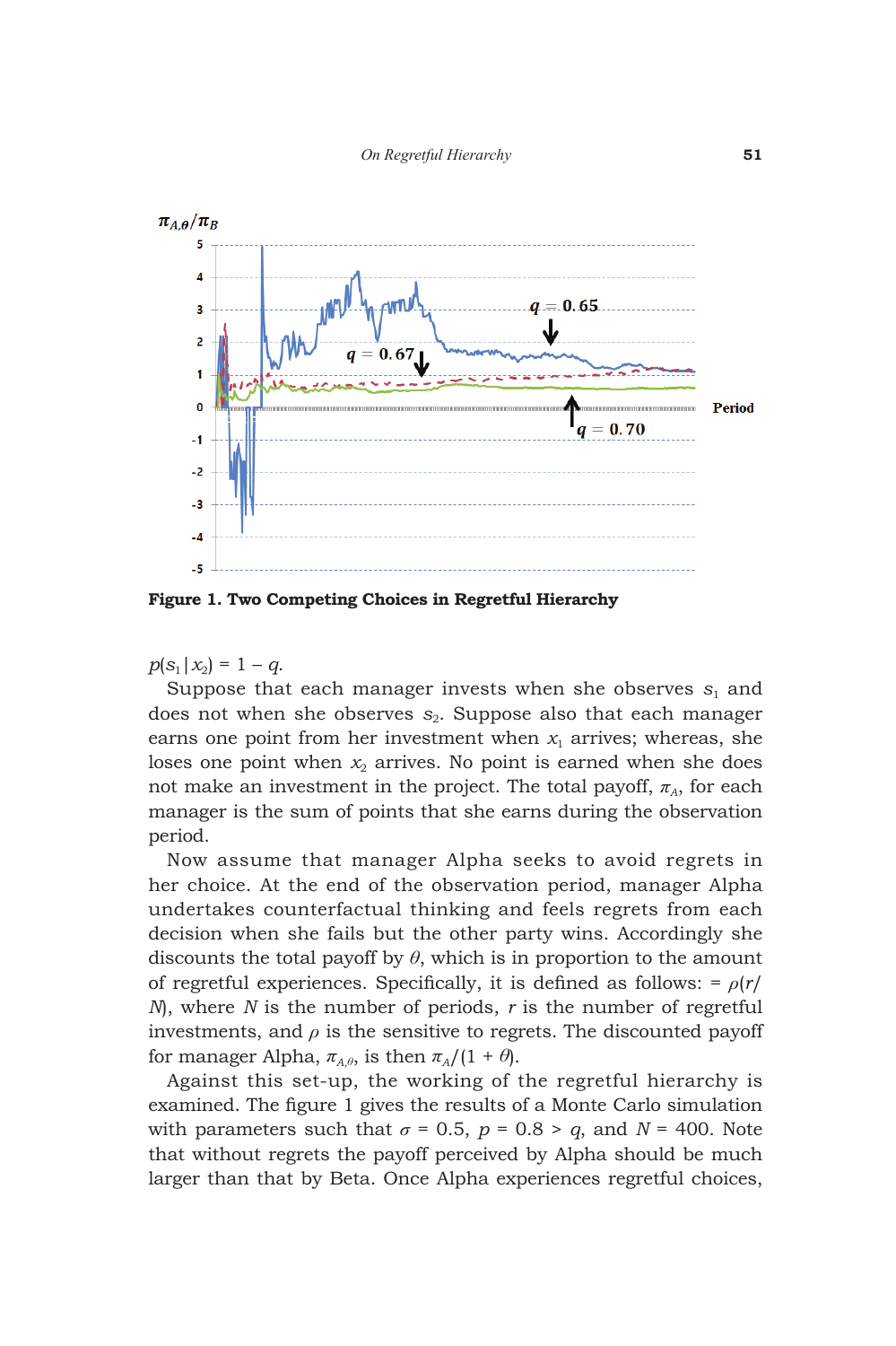her discounted payoff comes closer to the payoff by Beta when the quality of signal for Beta is not too lower than that for Alpha. For example, as parameter *q* becomes larger than 065, Beta's payoff outshines Alpha's discounted payoff. Here comes the logic of the regretful hierarchy.

Suppose that the firm successfully designs a decision procedure, which emulates the decision-making of manager Beta. To the extent that the signal quality of a firm's decision procedure is not substantially lower than that of manager Alpha, a regret-avoiding manager would be better off by imitating what manager Beta does. The firm thus helps manager Alpha to remain active in decisionmaking in the future even when she suffers from regretful choices in the past.

## **SUMMARY AND RESEARCH IMPLICATIONS**

Regret is an intimate expression of an anxiety when you face the risk of an outcast (Agamben 1998), a negative feedback from the external environment. The firm takes advantage of this personal anxiety, which precludes the room for novel opportunities to explore. The efficiency of the regretful hierarchy thus resides in the ability to design 'stable' rewards and induce its members to compete for such rewards to alleviate regrets and anxieties at the individual level.

Two theoretical implications are derived from the discussion of regretful hierarchy.

First, as is the case with information cascade (Bikhchandani, Hirshleifer and Welch 1992), the firm is viewed as an emergent property of herding in regretful choices. Decisions made by each individual may follow generally accepted standards such as organizational routine if each individual runs risk of regrets from her own choice. Given the unavoidable nature of regret-based choices, the stability of inducements may attract individuals to the firm. Indeed, the concept of routinization (Simon 1945) as well as structural inertia (Hannan and Freeman 1984) points to the importance of stable inducements in the working of the organization. Although the regretful hierarchy is an outcome of seemingly irrational decision-making, the provision of stable inducements may help individuals to avoid exiting from any type of social interactions (i.e., the exit option).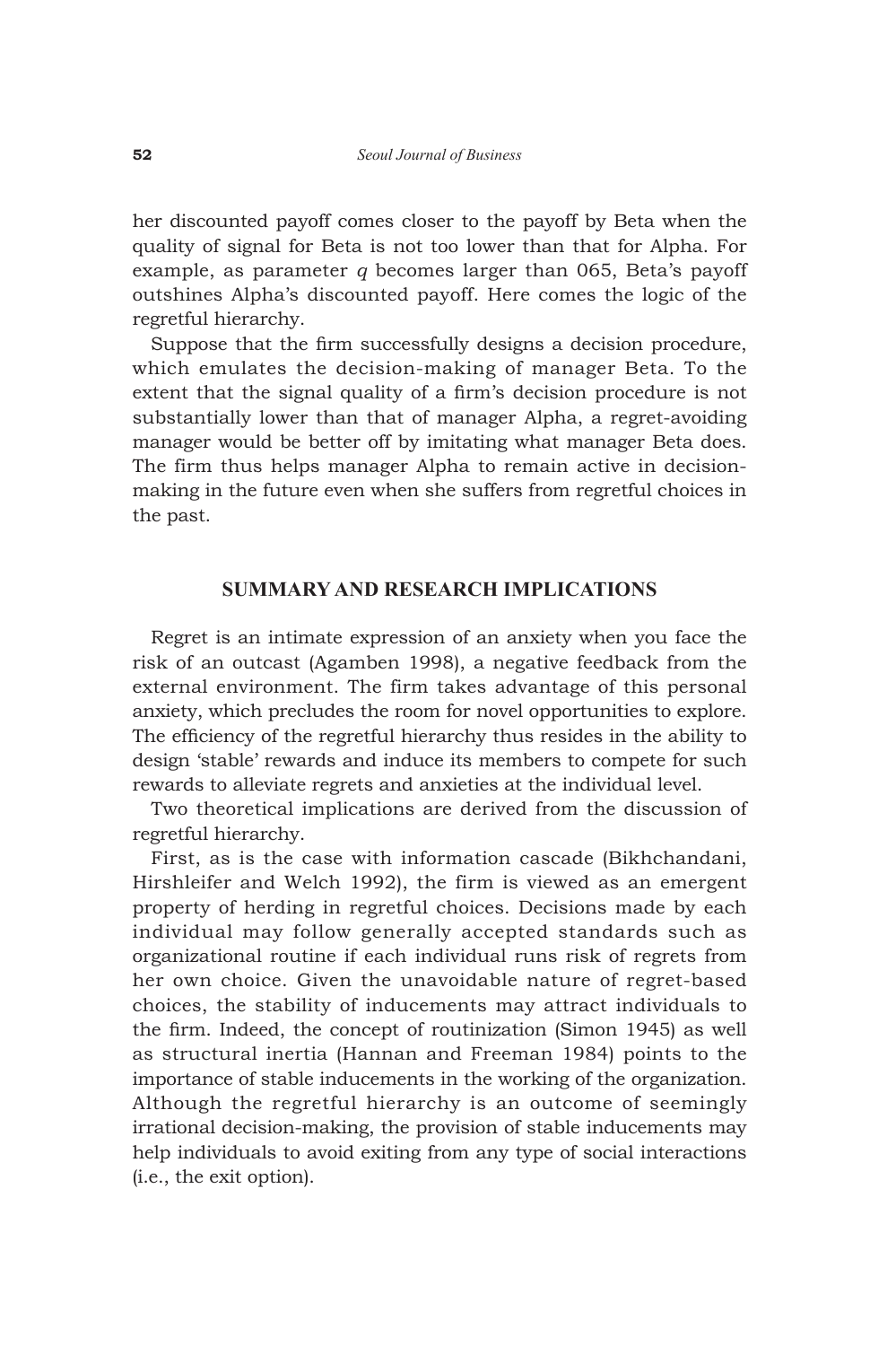Practically, the above discussion implies that a desirable form of inducements at the workplace would be attainable rewards for complex tasks whose performance responsibility is diffuse. In other words, challenging performance targets would generate regretful choices at the individual level, which may undermine the stability of the hierarchy. Note that the firm should remain as a target for social complaints, not private regrets. In a similar vein, well-metering tasks may leave each individual solely responsible for performance, which again underlies regretful choices as is the case with process re-engineering.

Empirically, regrets are measurable in experimental settings as shown in the literature (Larrick and Boles 1995; Zeelenberg and Beattie 1997; Creyer and Ross 1999). With such set-up, one may examine the choice of governance mode for inter-firm cooperation. For example, it is feasible to see whether the individual in the regret condition is likely to choose a non-market based governance mode (or process control) over a market-based governance model (or output control). The same experimental procedure may apply to the testing of contractual options for performance evaluation.

Second, this study addresses the social aspect of individual regrets and evaluates the role of emotion in the working of the firm. To the extent that the exit option underlies the 'thin' market, i.e., an unstable market with a small number of participants, it is likely that a group of individuals avoiding regrets, i.e., the firm, would help overcome the failure of the market when emotions derail the rational decision making. Note that regret-avoiding individuals may tend to find an easy target to blame when action is taken in the setting of interactive decision-making. Regrets would then play a more important role than one's own beliefs in decision-making. Accordingly, performance feedback from the environment may not trigger the learning from failure at the workplace but the hot-stove effect type (Denrell and March 2001) of adaptation on the employee side. As a result, it is likely that regret avoidance at the group level may lead to the escalation of commitments, which aggravate, not mitigate, the irrationality of decision-making. Future research awaits the analysis of the interplay of emotions and efficiency.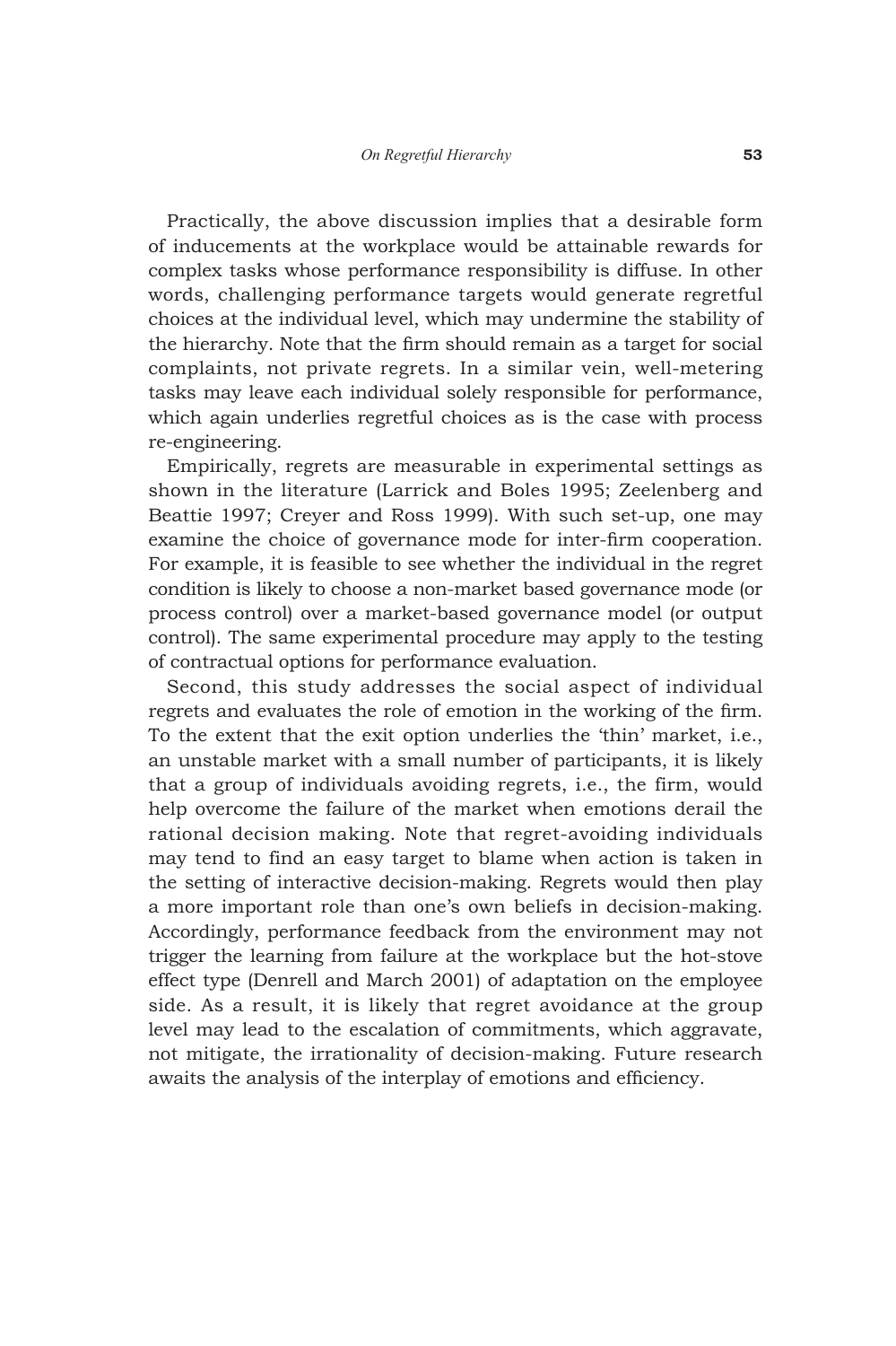#### **REFERENCES**

Agamben, G. (1998), *Homo Sacer*. CA: Stanford University Press.

- Bae, J. (2016), "Bureaucratic rules, the sacrifice ritual and change management," *Korean Journal of Management*, 24(2), 43-76.
- Bell, D. (1982), "Regret in decision making under uncertainty," *Operation Research*, 30, 961-981.
- Bikhchandani, S., D. Hirshleifer, and I. Welch (1992), "A theory of fads, fashion, custom and cultural change as information cascades," *Journal of Political Economy*, 100, 992-1027.
- Brenner, L., D. Koehler, V. Liberman, and A. Tversky (1996), "Overconfidence in probability and frequency judgments: A critical examination," *Organizational Behavior and Human Decision Processes*, 65, 212-219.
- Budescu, D., I. Erev, and T. Wallsten (1997a), "On the importance of random error in the study of probability judgment: Part I. New theoretical developments," *Journal of Behavioral Decision Making*, 10, 157-171.
- Budescu, D., T. Wallsten, and W. Au (1997b), "On the importance of random error in the study of probability judgment: Part II. Applying the stochastic judgment model to detect systematic trends," *Journal of Behavioral Decision Making*, 10, 173-188.
- Cipriani, M., and A. Guarino (2005). "Herd behavior in a laboratory financial market," *American Economic Review*, 95, 1427-1443.
- Creyer, E., and W. Ross, jr, (1999), "The development and use of a regret experience measure to examine the effects of outcome feedback on regret and subsequent choice," *Marketing Letters*, 10, 379-392.
- Cyert, R., and J. March (1963), *A behavioral theory of the firm*. Englewood Cliffs, NJ: Prentice-Hall.
- Davies, M. (1997), "Belief persistence after evidential discrediting: The impact of generated versus provided explanations on the likelihood of discredited outcomes," *Journal of Experimental Social Psychology*, 33, 561-578.
- Dunrell, J., and J. G. March (2001), "Adaptation as information restriction: The hot stove effect," *Organization Science*, 12, 523-538.
- Einhorn, H., and R. Hogarth (1981), "Behavioral decision theory: Processes of judgment and choice," *Annual Review of Psychology*, 32, 52-88.
- Gigerenzer, G., U. Hoffrage, and H. Kleinbolting (1991), "Probabilistic Mental Models: A Brunswikian theory of confidence," *Psychological Review*, 98, 506-528.
- Gilovich, T., and V. Medvec (1995), "The experience of regret: What, when and why," *Psychological Review*, 102, 379-395.
- Hannan, M. T., and J. Freeman (1984), "Structural inertia and organizational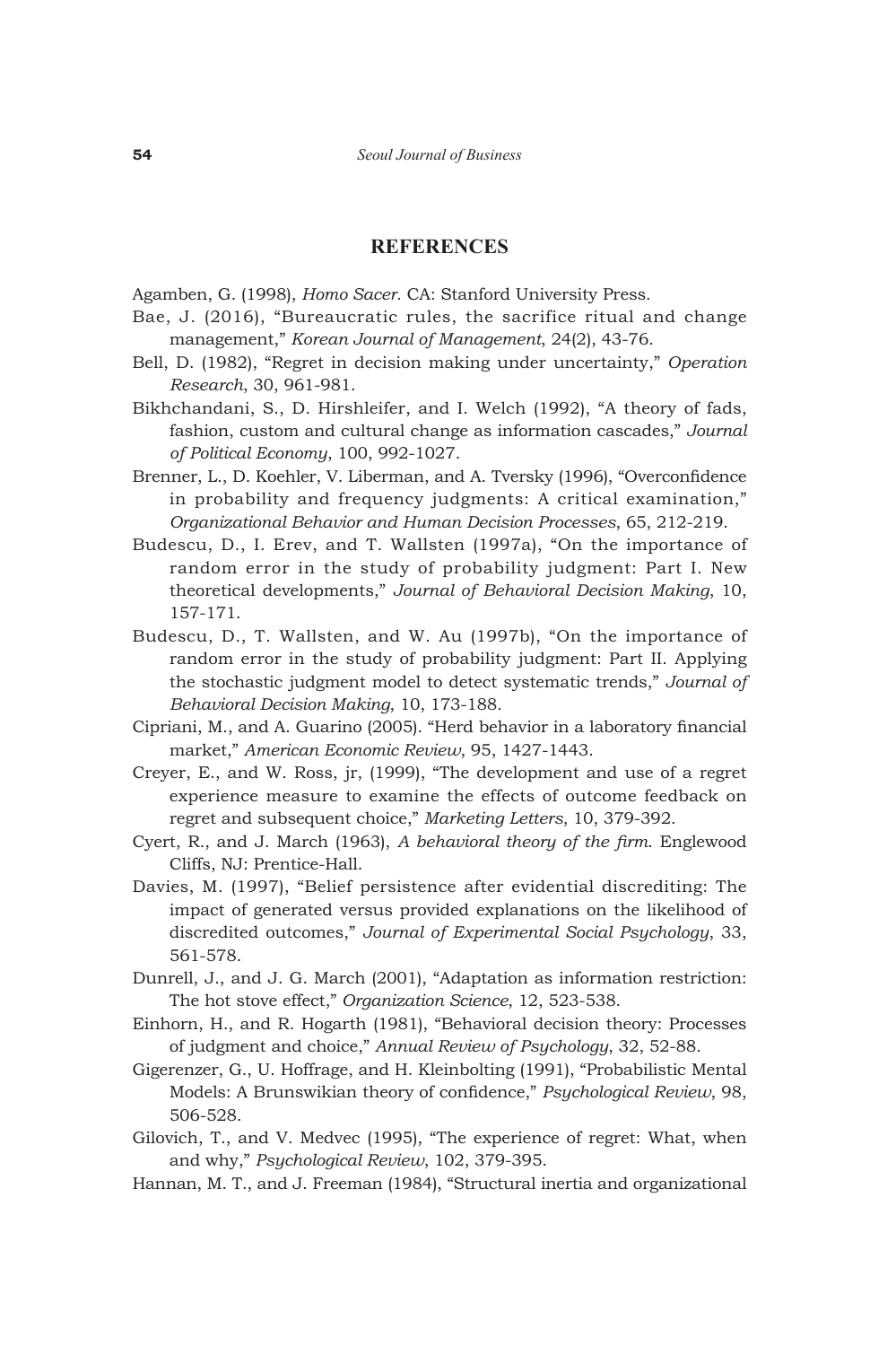change," *American Sociological Review*, 49, 149-164.

- Hart, O. (1995), *Firms, Contracts and Financial Structure*. NY: Oxford University Press.
- Heath, C., and R. Gonzalez (1995), "Interaction with others increases decision confidence but not decision quality: Evidence against information collection views of interactive decision making," *Organizational Behavior and Human Decision Processes*, 61, 305-326.
- Heath, C., and J. Soll (1996), "Mental budgeting and consumer decisions," *Journal of Consumer Research*, 23, 40-52.
- Higgins, E., and J. Bargh (1987), "Social cognition and social perception," *Annual Review of Psychology*, 38, 369-425.
- Higgins, E., W. Rholes, and C. Jones (1977), "Category accessibility and impression formation," *Journal of Experimental Social Psychology*, 13, 141-154.
- Hirschman, A. O. (1970), *Exit, Voice, and Loyalty*. MA: Harvard University Press.
- Hirt, E., and S. Sherman (1985), "The role of prior knowledge in explaining hypothetical events," *Journal of Experimental Social Psychology*, 21, 519-543.
- Hsee, C. (1999), "Rationale-seeking and prediction-decision inconsistency," *Working paper*. University of Chicago.
- Kahneman, D., and A. Tversky (1973), "On the psychology of prediction," *Psychological Review*, 80, 237-251.
- Kahneman, D., and A. Tversky (1979), "Prospect Theory: An analysis of decision under risk," *Econometrica*, 47, 263-291.
- Klayman, J., and Y-W. Ha (1987), "Confirmation, disconfirmation, and information in hypothesis testing," *Psychological Review*, 94, 211-228.
- Klayman, J., J. Soll, C. Gonzalez-Vallejo, and S. Barlas (1999), "Overconfidence: It depends on how, what, and whom you ask," *Organizational Behavior and Human Decision Processes*, 79, 216-247.
- Koehler, D. (1991), "Explanation, imagination, and confidence in judgment," *Psychological Bulletin*, 110, 499-519.
- Kunda, Z. (1990), "The case for motivated reasoning," *Psychological Bulletin*, 108, 480-498.
- Larrick, R., and T. Boles (1995), "Avoiding regret in decisions with feedback: A negotiation example," *Organizational Behavior and Human Decision Processes*, 63, 87-97.
- Loewenstein, G. (1996), "Out of control: Visceral influences on behaviour," *Organizational Behavior and Human Decision Processes*, 65, 272-292.
- Loomes, G., and R. Sugden (1982), "Regret theory: An alternative theory of rational choice under uncertainty," *Economic Journal*, 92, 805-824.
- Meyer, J. W., and B. Rowan (1977), "Institutionalized organizations: Formal structure as myth and ceremony," *American Journal of Sociology*, 83,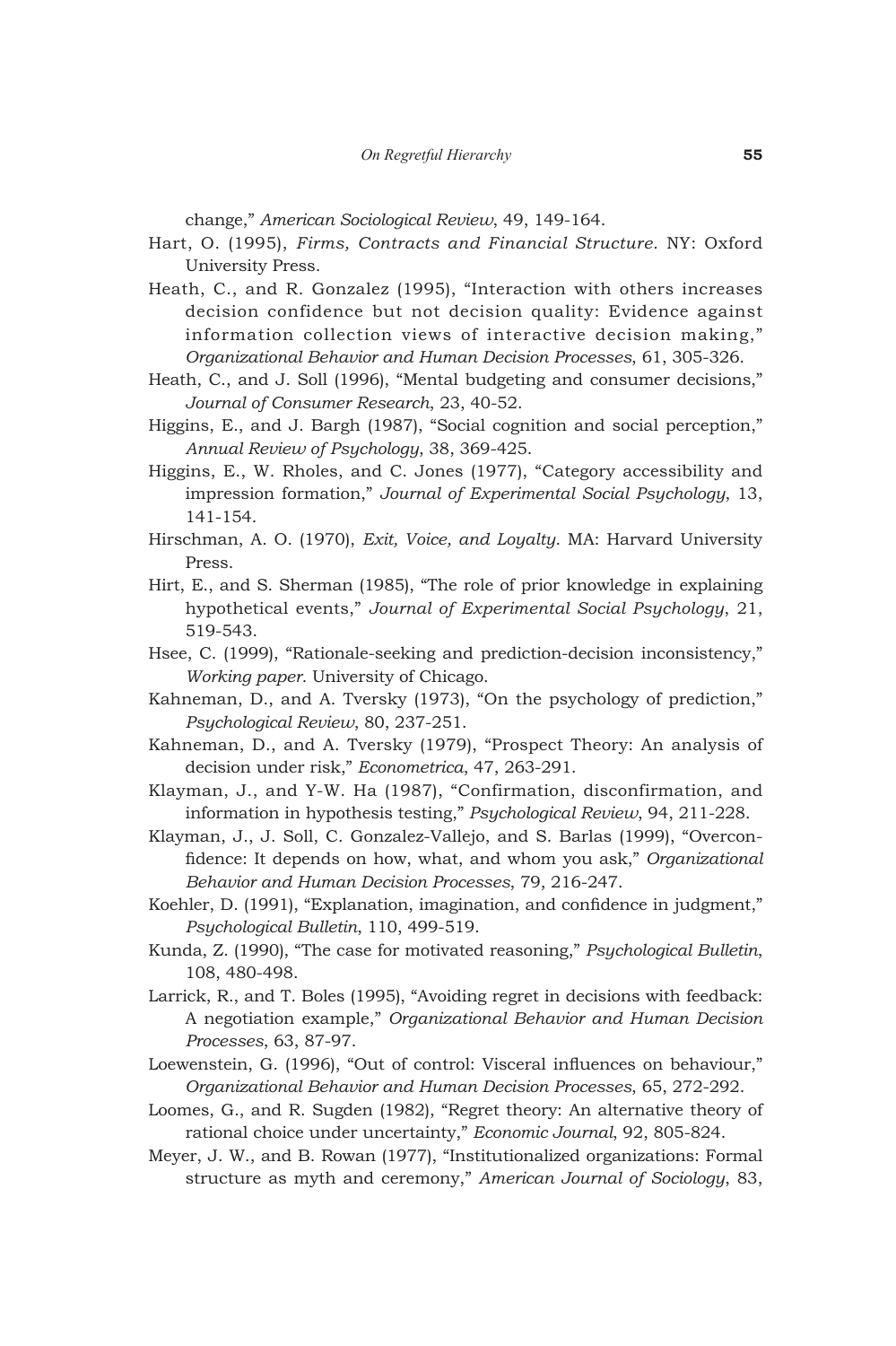340-363.

- Neal, M., and M. Bazerman (1992), "Negotiating rationally: The power and impact of the negotiator's frame," *Academy of Management Executive*, 6, 42-51.
- Nussbaum, M. 2001. *Upheaval of Thought*. NY: Cambridge University Press.
- Payne, J. (1982), "Contingent Decision Behavior," *Psychological Bulletin*, 92, 382-402.
- Pennington, N., and R. Hastie (1988), "Explanation-based decision making: Effects of memory structure on judgment," *Journal of Experimental Psychology: Learning, Memory, and Cognition*, 14, 521-533.
- Pontikes, E., and M. T. Hannan (2014), "An ecology of social categories," *Sociological Science*, 1, 311-343.
- Ross, L., M. Lepper, and M. Hubbard (1975), "Perseverance in selfperception and social perception: Biased attributional processes in the debriefing paradigm," *Journal of Personality and Social Psychology,* 32, 880-892.
- Scharfstein, D. S., and J. C. Stein (1990), "Herd behaviour and investment," *American Economic Review*, 80: 465-479.
- Sanbonmatsu, D., S. Posavac, and R. Stansney (1997), "The subjective beliefs underlying probability overestimation," *Journal of Experimental Social Psychology*, 33, 276-295.
- Shafir, E., I. Simonson, and A. Tversky (1993), "Reason-based choice," *Cognition*, 49, 11-36.
- Simon, H. (1945), *Administrative Behavior*. NY: Free Press.
- Smith, A. (1759), *The Theory of Moral Sentiments*. London: A. Millar.
- Taylor, K. (1997), "A regret theory approach to assessing consumer satisfaction," *Marketing Letters*, 8, 229-238.
- Thaler, R. (1999), "Mental accounting matters," *Journal of Behavioral Decision Making*, 12, 183-206.
- Tversky, A., and D. Kahneman (1974), "Judgment under uncertainty: Heuristics and biases," *Science*, 185, 1124-1131.
- Vroom, V. (1964), *Work and Motivation*. NY: Wiley.
- Weeks, J. (2004), *Unpopular Culture: The Ritual of Complaint in a British Bank*. IL: University of Chicago Press.
- Wertenbroch, K. (1998), "Consumption self-control by rationing purchase quantities of virtue and vice," *Marketing Science*, 17: 317-337.
- Williamson, O. (1985), *The Economic Institutions of Capitalism*. NY: Free Press.
- Wyer, Tr., R., and T. Srull (1986), "Human cognition in its social context," *Psychological Review*, 93, 322-359.
- Zeelenberg, M., and J. Beattie (1997), "Consequences of regret aversion 2: Additional evidence for effects of feedback on decision making," *Organizational Behavior and Human Decision Processes*, 72, 63-78.